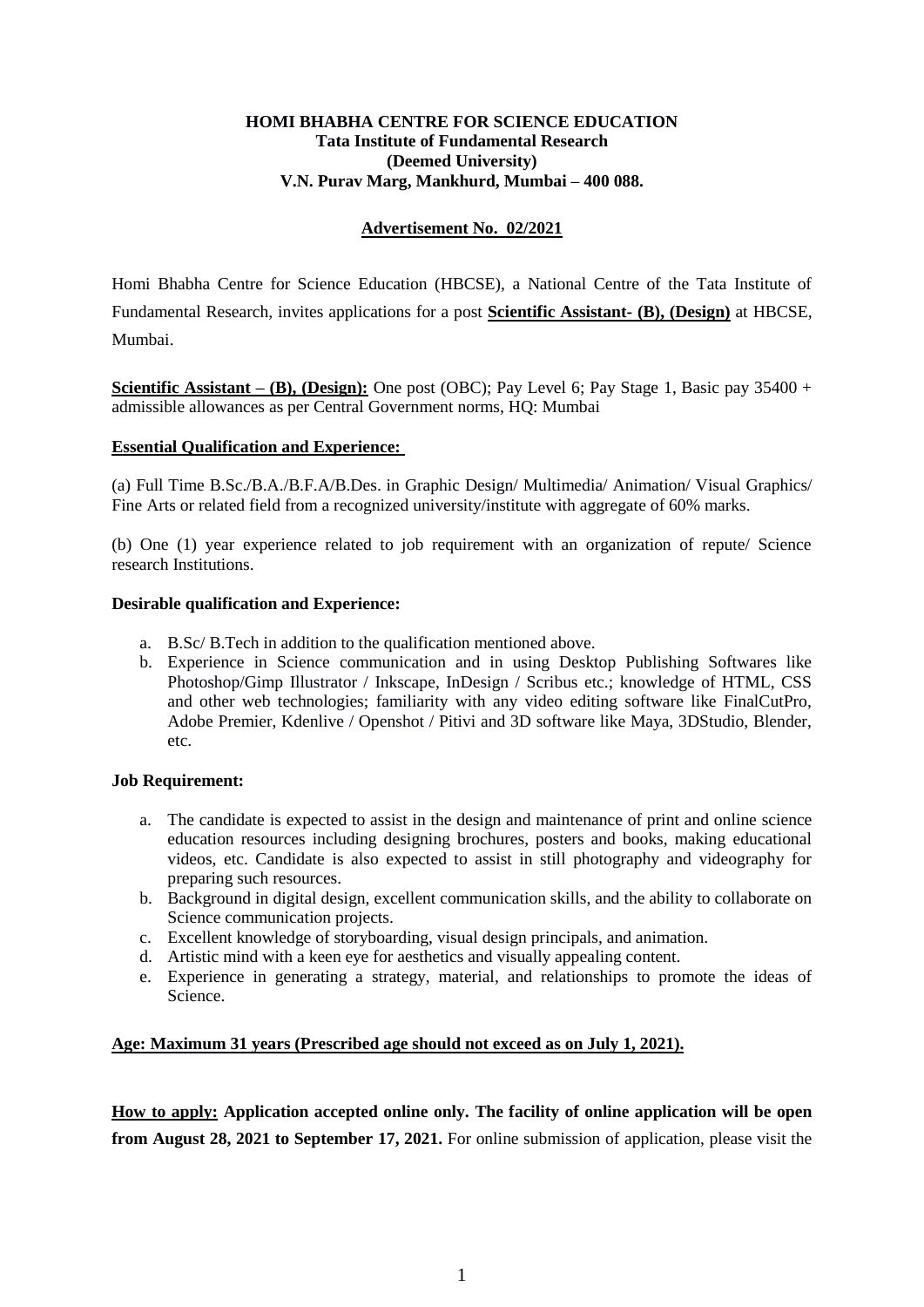website [http://www.hbcse.tifr.res.in/advt.](http://www.hbcse.tifr.res.in/advt) The candidates are advised to read instructions given on "home page" of our website by clicking on the option "**Application portal.**"

# **General Information:**

- a. Appointment for the above posts will be initially for a period of three years, including a probation period of one year. Continuing appointments beyond the initial period of three years will be subject to the results of a comprehensive review and performance appraisal. After a successful review, the appointment is continued until the superannuation age, which is sixty.
- b. The selected candidate shall be required to join immediately. The Centre reserves the right to restrict the number of candidates for the recruitment process to a reasonable limit on the basis of qualification and experience higher than the minimum prescribed in the advertisement. Mere fulfilling the essential and desirable qualifications will not entitle an applicant to be called for consideration for recruitment.
- c. The Selection process shall involve Written Test/Skill Test(s) and Interview. The Centre reserves the right not to fill the above post herein advertised in case suitable candidates are not found. **Canvassing in any form shall disqualify the candidate**. The post is tenable at Mumbai but is liable to be transferred if the need arises to the Institute's headquarters or other Centres and Field Stations.
- d. Those working in Govt./Semi Govt./Public Sector Undertaking should apply Through Proper Channel. Applicants who do not send their applications through proper channels, if called, will be able to participate in the recruitment process only upon submission of a NOC from the competent authority. However, an advance copy of the application along with relevant enclosures may be submitted by post. Such applicants are not required to apply online. Only those called for an interview will be informed of the results and no interim correspondence of any kind will be entertained.
- e. The prescribed age should not be exceeded as on July 01, 2021, for the above post.
- f. Selected candidate for the above post will be governed by the National Pension System applicable to the Central Government service [unless s/he is already governed by CCS (Pension) Rules 1972].
- g. This post is reserved for OBC. SC/ST/EWS/General Category candidates need not apply. Candidates applying for the above post and who are eligible for further age relaxation as per TIFR or GOI rules are required to submit applications by POST, along with a copy of the relevant certificate in support of age relaxation (for example ex-servicemen and PWD (persons with benchmark disabilities) candidates who belongs to OBC category, etc.).
- h. Incomplete applications and online applications without uploading the supporting documents in support of their Educational qualification with all semester mark sheets, Date of Birth, OBC Non Creamy Layer certificate in Govt. of India format (The prescribed OBC certificate format can be downloaded here [http://www.hbcse.tifr.res.in/](http://www.hbcse.tifr.res.in/advt/obc-caste-certificate/) [advt/obc-caste-certificate/](http://www.hbcse.tifr.res.in/advt/obc-caste-certificate/) , Experience certificate along with pay drawn, etc. shall not be considered.
- i. Outstation candidates called for Written Test and Interview will be paid single Second Class return train fare (including Tatkal charges if any) for the journey by the shortest route from the nearest railway station of their place of residence to the place of interview on the production of photocopies of onward and return journey tickets
- j. If you travel by air, your air-fare will be restricted to the train fare (as per traveling allowance applicable to you) on the production of tickets and boarding passes.
- k. A higher starting salary could be considered for deserving candidate.
- l. Before applying for the post, the candidate should ensure that s/he fulfills the eligibility and other criteria. The Centre reserves the right to reject applications not fulfilling the requisite criteria, at any stage of recruitment, and if erroneously appointed, such candidates shall be liable to be terminated from service.